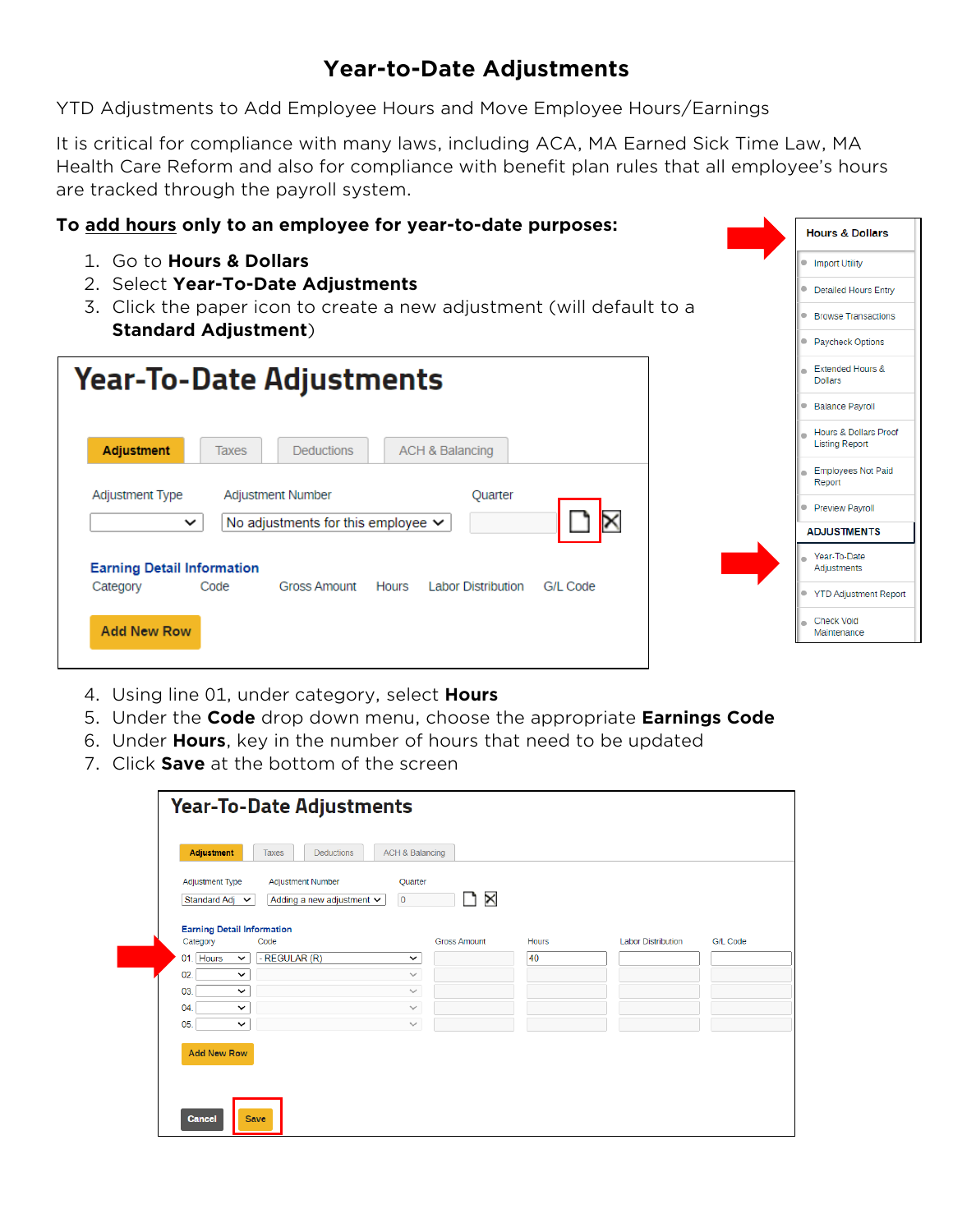## **To move hours from one category to another for year-to-date purposes:**

- 1. Go to **Hours & Dollars**
- 2. Select **Year-to-Date Adjustments**
- 3. Click the paper icon to create a new adjustment (will default to a **Standard Adjustment**)
- 4. Using line 01, under category, select **Hours**
- 5. Under the **Code** drop down menu, choose the appropriate **Earnings Code** to take the hours out of
- 6. Under **Hours**, key in the number of hours as a negative
- 7. Using line 02, under category, select **Hours**
- 8. Under the **Code** drop down menu, choose the appropriate **Earnings Code** to add the hours to
- 9. Under **Hours**, key in the number of hours as a positive
- 10.Click **Save** at the bottom of the screen

| <b>Year-To-Date Adjustments</b>                                                                                                                         |                                                   |                       |              |                           |          |
|---------------------------------------------------------------------------------------------------------------------------------------------------------|---------------------------------------------------|-----------------------|--------------|---------------------------|----------|
| <b>Adjustment</b><br><b>Deductions</b><br><b>Taxes</b><br>Adjustment Type<br>Adjustment Number<br>Standard Adj $\sim$<br>Adding a new adjustment $\vee$ | <b>ACH &amp; Balancing</b><br>Quarter<br>$\bf{0}$ | $\boldsymbol{\times}$ |              |                           |          |
| <b>Earning Detail Information</b><br>Code<br>Category                                                                                                   |                                                   | <b>Gross Amount</b>   | <b>Hours</b> | <b>Labor Distribution</b> | G/L Code |
| - REGULAR (R)<br>Hours<br>01.<br>$\check{~}$                                                                                                            | $\check{ }$                                       |                       | $-16$        |                           |          |
| Hours<br>VAC - VACATION (R)<br>02.<br>$\checkmark$                                                                                                      | $\check{ }$                                       |                       | 16           |                           |          |
| 03.<br>$\check{~}$                                                                                                                                      | $\checkmark$                                      |                       |              |                           |          |
| 04<br>$\checkmark$                                                                                                                                      | $\checkmark$                                      |                       |              |                           |          |
| 05.<br>$\check{ }$                                                                                                                                      | $\checkmark$                                      |                       |              |                           |          |
| <b>Add New Row</b><br>Save<br><b>Cancel</b>                                                                                                             |                                                   |                       |              |                           |          |